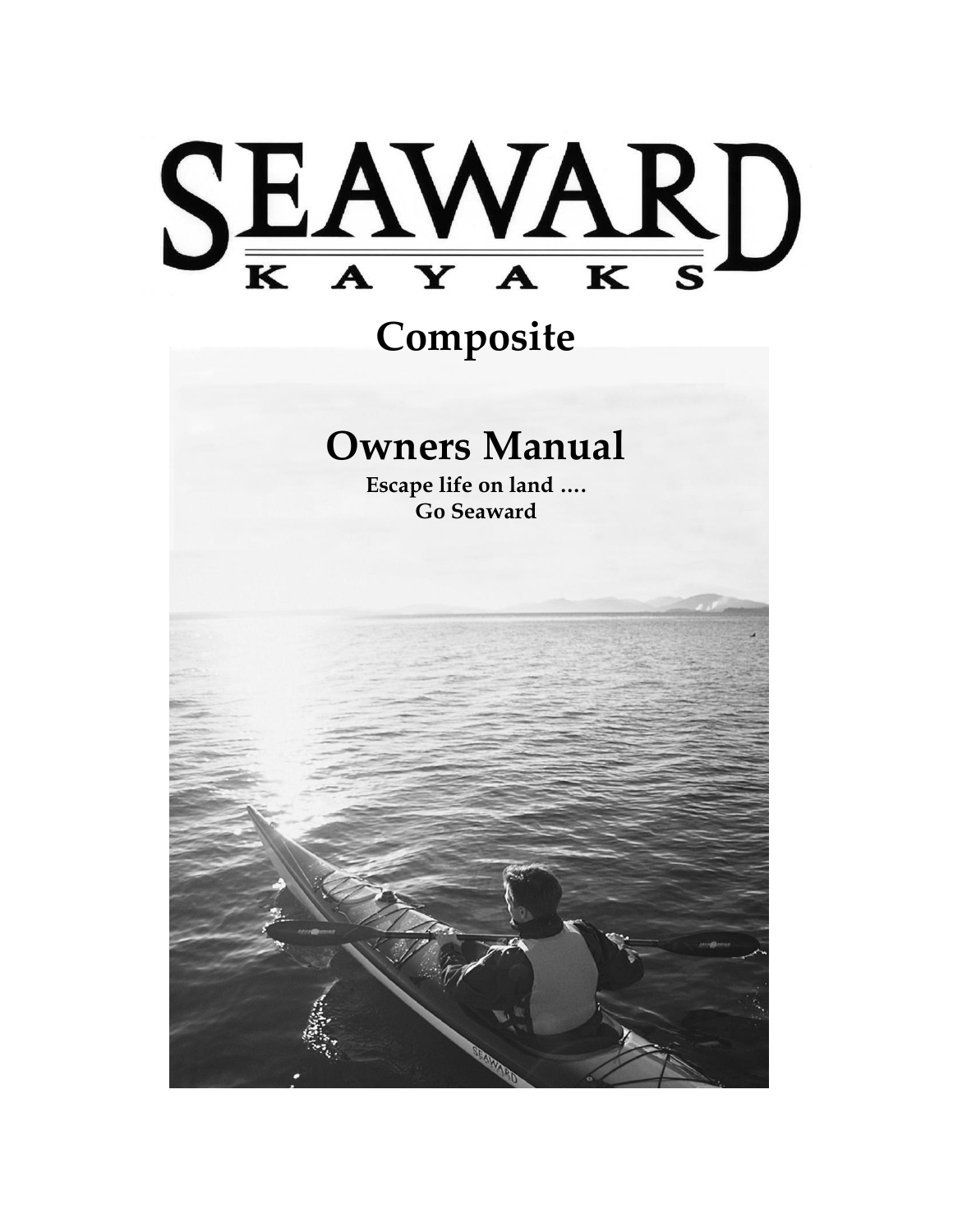## **Welcome to the Seaward Family**

Congratulations on the purchase of your new Seaward Kayak! You are obviously a perceptive paddler and have recognized the quality, performance and innovation built into every Seaward kayak. Whether you are a new or experienced paddler, it is our hope that you will enjoy many years of adventuring with your new boat.

Kayaking is a great way to enjoy the wonders of nature and view the abundant marine life and environment in a non-invasive way. And it's a great way to stay fit!

You have purchased a kayak that has been hand-crafted with care and expertise by a company that places your safety and enjoyment as a top priority when designing and building kayaks. You can be sure that our dedicated staff, many of whom are active outdoor people like yourself, have put their best effort into the design and construction of your Seaward kayak.

We wish you many years of enjoyable kayak touring, but please take the time to familiarize yourself with the safety guidelines in this manual. It is each kayaker's responsibility to educate themselves about the inherent dangers that may exist when kayaking.

Study the pages on kayak care and read about the many unique features of your Seaward kayak. Then when it's time to go paddling you can do so with the confidence that you're paddling one of the finest kayaks being built today.

> **SEAWARD KAYAKS tel: 800-595-9755 [www.SeawardKayaks.com](http://www.seawardkayaks.com/)**

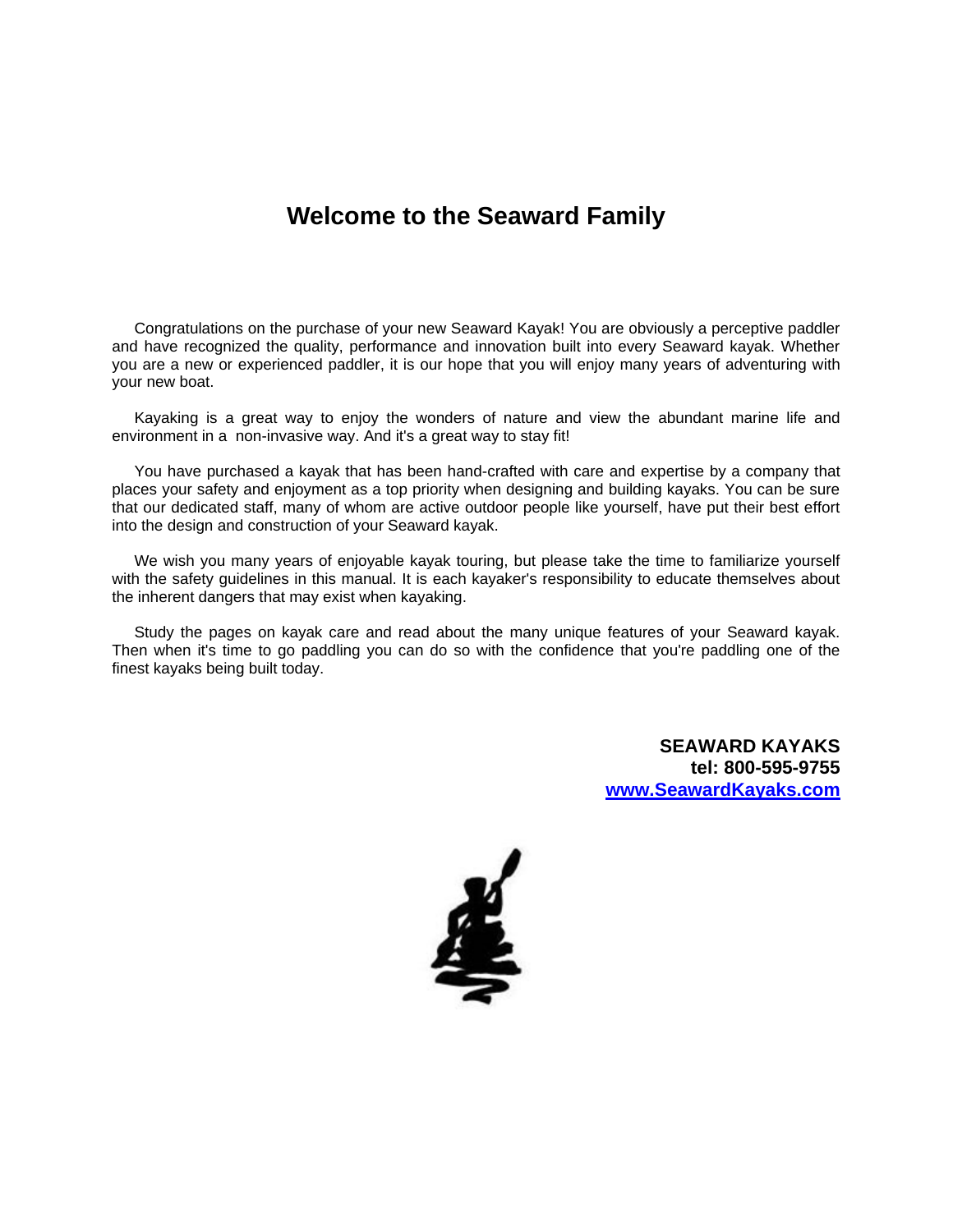## **Checklist of Kayaking Safety Equipment**

Please check your local boating regulations for a list of required safety equipment when kayaking. At a very minimum, your kayak should carry the following items:

- Paddle float
- Throw bag with buoyant line
- **Whistle**
- · Hand pump
- Spray Skirt

Personal Flotation Device (PFD) should always be worn whenever you leave the shore

In addition, depending on where you are planning to paddle and the various conditions that you may encounter, you may also want to carry a compass, signal flares, firstaid kit, tool kit, knife, spare paddle, etc. It is advisable to research the areas where you will be touring and include any additional equipment for emergencies.

#### **Safety**

#### **Before Kayaking, You Should**

- 1. Familiarize yourself with all features of and accessories for your Seaward Kayak.
- 2. Obtain appropriate instruction from a certified kayak instructor.
- 3. Obtain appropriate instruction in first-aid techniques and CPR. Become aware of the risks and prevention of Hypothermia (a potentially life-threatening condition caused by a reduction in a person's core temperature).
- 4. Select appropriate equipment and clothing that will increase your margin of safety in conditions that may occur while you are kayaking.
- 5. Have a paddling buddy; never kayak alone.
- 6. Obtain and read literature about kayaking that will increase your awareness and safety.

#### **WARNING**

Water and weather conditions can create hazardous situations. It is your responsibility to become familiar with these hazards to avoid injury or death while kayak touring.

Obtain certified instruction and become familiar with your new kayak in a safe environment. Familiarize yourself with maritime regulations in your area (i.e. Coast Guard regulations). Learn about weather, waves, coastlines, first-aid navigation, rescue, survival and other hazards before you expose yourself or others to potentially hazardous situations.

Seaward Kayaks Manufacturing designs and constructs well-made kayaks. Serious consideration is given to safety in our kayaks. However, any person using a Seaward Kayak assumes responsibility for any injury or death that may occur as a result of using any Seaward Kayaks product.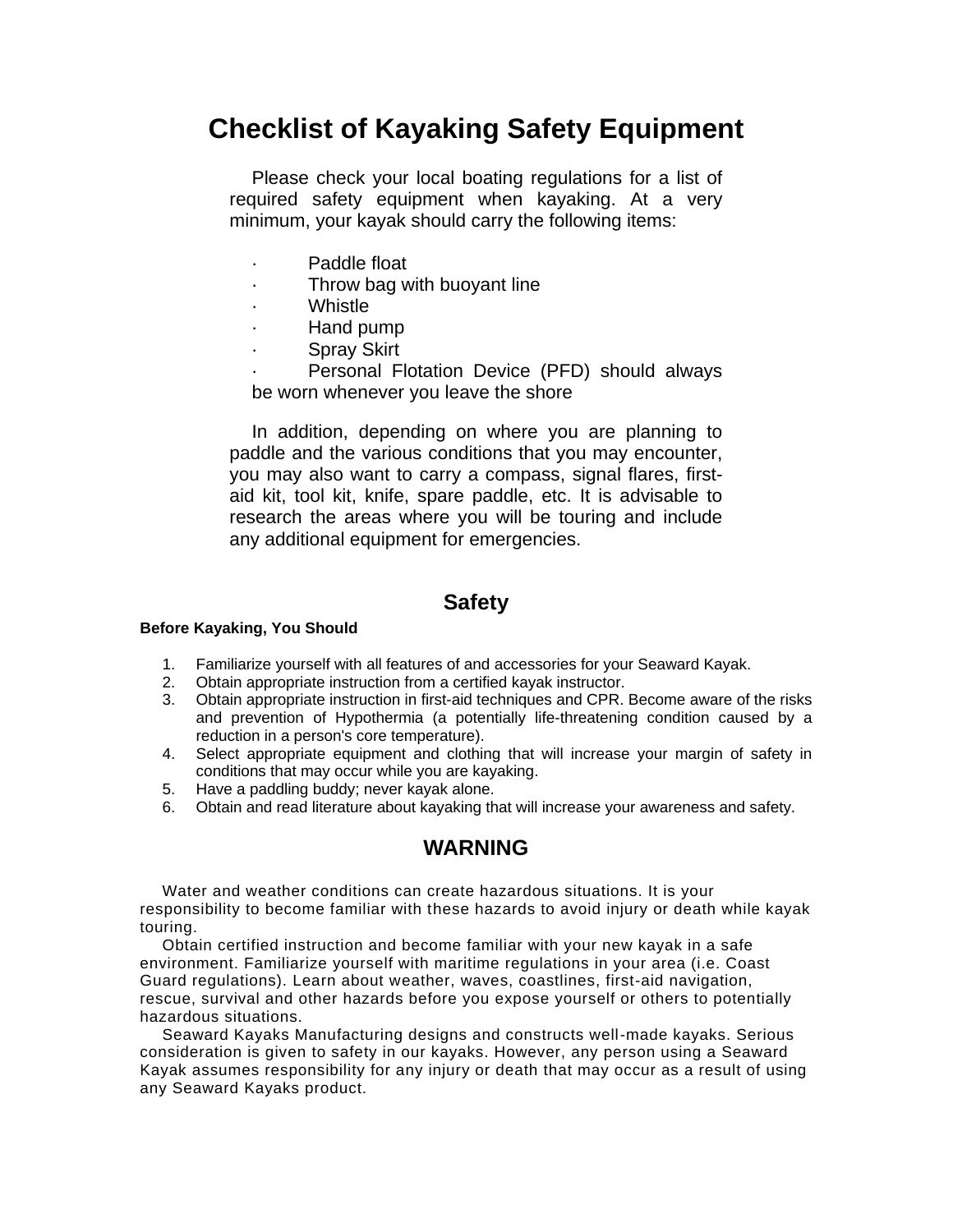## **1,2,3 TOTAL SAFETY!**

#### **safeHATCH™**

The safeHATCH™ provides three layers of storage protection on most Seaward kayaks.

1. The hard shell outer hatch cover is tethered to the boat to prevent loss;

2. The neoprene inner hatch cover is also tethered to the kayak. These covers are silk-screened with which hatch it fits (bow or stern) and which direction the cover goes on;

3. If the hard shell and/or neoprene hatch covers get lost, your cockpit cover or any waterproof material, even a garbage bag, can be secured over the hatch using the easy bungee system. This creates a water-resistant seal that will allow the kayak to be paddled to your destination.



**Self Rescue System ™ SRS™**

Self Rescue System™ is available on most Seaward kayak models, and is used in conjunction with a paddle float. Nylon rescue straps mounted on the deck just aft of the cockpit can be used during a rescue. Using the SRS straps, the paddle can be securely attached to the deck of the kayak, making paddle float self-rescues safer and easier.

During re-entry place the paddle at right angles to the kayak, slide a paddle blade under the straps and slide a paddle float on the other blade. This creates a stable 'outrigger' to assist re-entry. After re-entry, pull on the red tabs to safely release your paddle blade.

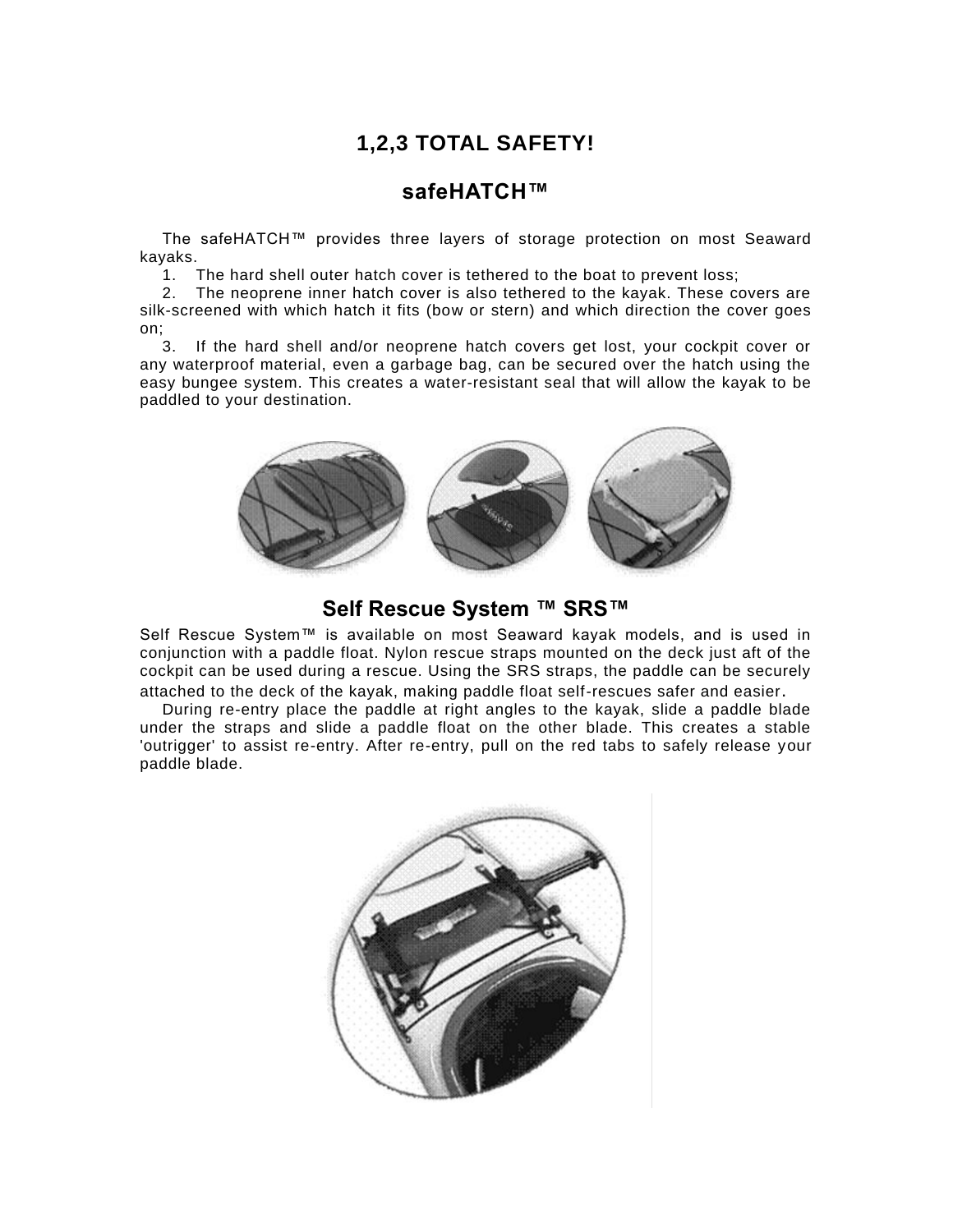#### **One Piece Hatch Cover**

Nigel Foster kayaks and select Seaward models utilize one piece hatch covers. These covers, made of rubber and/or plastic are durable and easy to use.

Be sure your hatch cover is fully centered and seated completely at the edge before launching. Small gaps between the cover and the hatch ring will allow water to enter your kayak, compromising your safety and comfort.

Kajak Sport oval hatches come with a "hash mark" on the cover and ring at the 12:00 and 6:00 position. By



aligning these marks, you can ensure that your hatch cover is installed properly each time.

Rinse your hatch covers at the same time you rinse your kayak.

One piece hatch covers include a tether to connect the cover to the kayak. Be sure the tether remains in place and attached to avoid losing the cover accidentally.



Periodically treat the hatch cover and ring with 303 Protectant. This will prevent UV damage and will also make the hatch cover easier to install over the ring.

One piece hatch covers can create a very airtight seal. Changes in temperature or altitude can cause the hatch covers to expand or contract. To avoid losing hatch covers while traveling or causing damage to bulkheads, either remove the hatches, creating a gap to allow the air inside the chamber to escape, or drill a very small hole near the top of the bulkhead to allow air exchange.

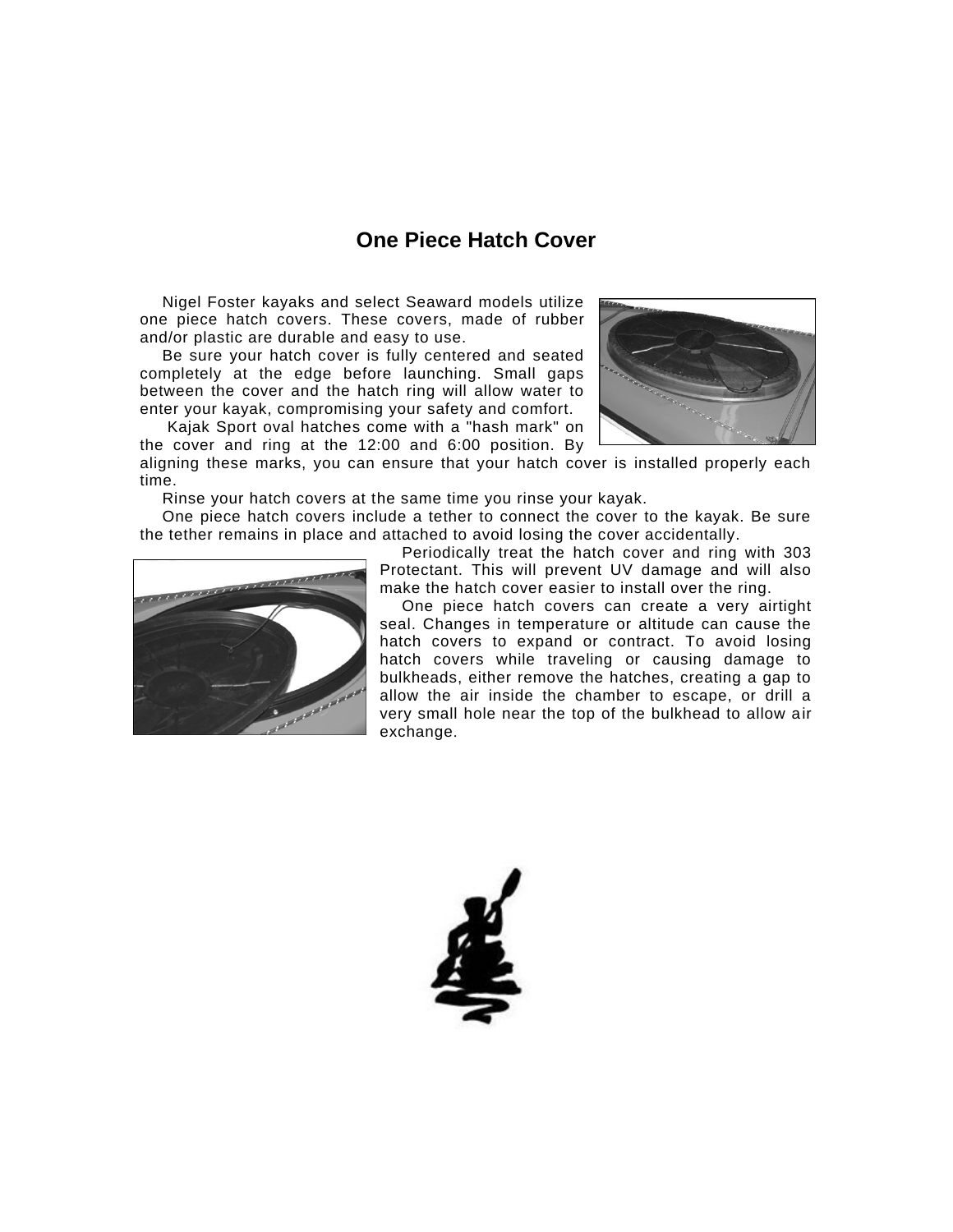# **Features of a Seaward Kayak**

#### **Rudder/Skeg Description and Use**

Depending on the model, your kayak may be equipped with either a rudder or skeg.

Both devices keep your kayak going in the direction you want it to go.



#### **Rudder**

A rudder can help you keep your kayak on course in difficult weather and currents. To deploy your rudder on kayaks with a traditional system, pull the large knot on the right side of the rudder deployment line towards the bow of the kayak. (photo showing model reaching back to grab knot) Once you are familiar with the location of this knot, you will find that you will not need to turn around to pull the knot. To bring the rudder back up on deck, pull the large knot behind your left hand.

From 2008 onwards, Seaward's ruddered thermoform kayaks are equipped with the Rudder deployment switch. To operate, just slide the control knob towards the stern to deploy the rudder. To retract the rudder, slide the control knob towards the bow.



To move the rudder to one side, pivot or slide the foot pedal on that side forward. On kayaks equipped with locking (pivoting) foot pedals, it is only necessary to tilt the foot slightly to depress the top of the pedal and move the rudder. "Push right, go right - Push left, go left".

Never force the foot pedals. Before launching, always check to make sure your foot pedals move

the rudder fully from one side to the other. If there is less than full movement, adjust the pedals or otherwise inspect the mechanism to determine why there is less than full movement.

Note that the kayak must be moving for the rudder to help turn the kayak.



#### **Skeg**

Like a rudder, a retractable skeg can help keep your kayak on course in difficult wind and currents. Skegs will lessen or eliminate the tendency of most kayaks to turn up into the wind, or 'weathercock'. The skeg will not help turn the kayak.

To deploy the skeg, slide the control knob forward. Note that the skeg blade may be deployed only partially to fine tune the amount of directional control applied. To retract the skeg, slide the

control knob back. Always retract the skeg when coming into the beach or when otherwise landing the kayak. Note that on kayaks equipped with a skeg, the foot pedals are for comfort and security only and should not move or pivot while under way.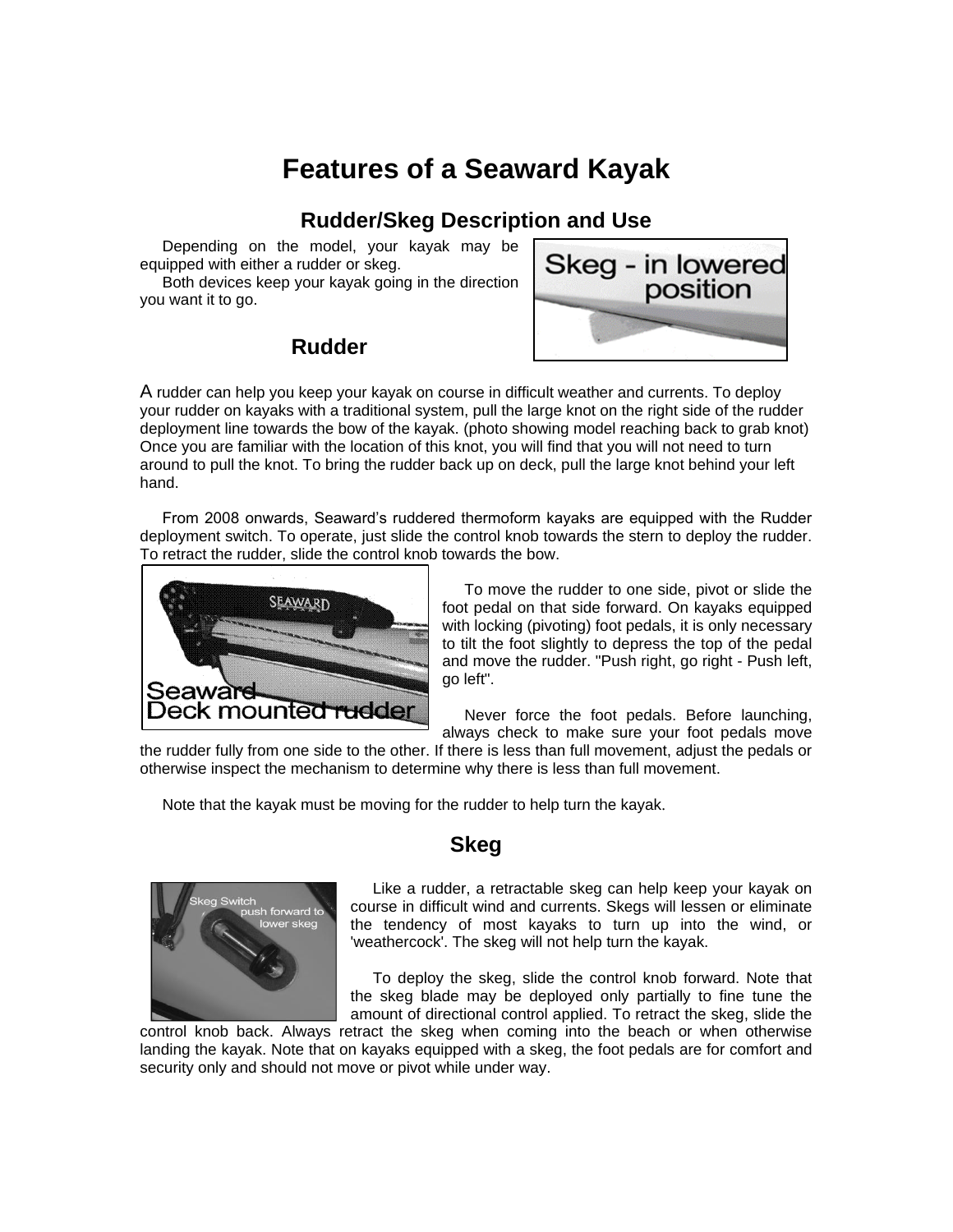#### **Foot Pedals**

#### **(2016 and newer models)**

#### **SmartTrack Toe Pilot Foot Controls**

The lower part of the pedal is locked in one position, giving a solid brace for your feet. Steering is done by subtle pushing of the upper part of the pedals **using your toes**. Thus **your feet won't slide back and forth during steering**. This allows you to place your feet, legs and hips at the optimal angle and put more power into your strokes at the same time.

Pedal position can be easily **adjusted by hand – even while seated in the kayak**. An adjustment bar is used to do this: just pull it up and out, then slide it in the right position. Once it clicks, just release the bar and it will be fixed without slipping. While adjustment can be easily done, the ergonomic design of the tracks prevent pedals to be accidentally dislodged as well.

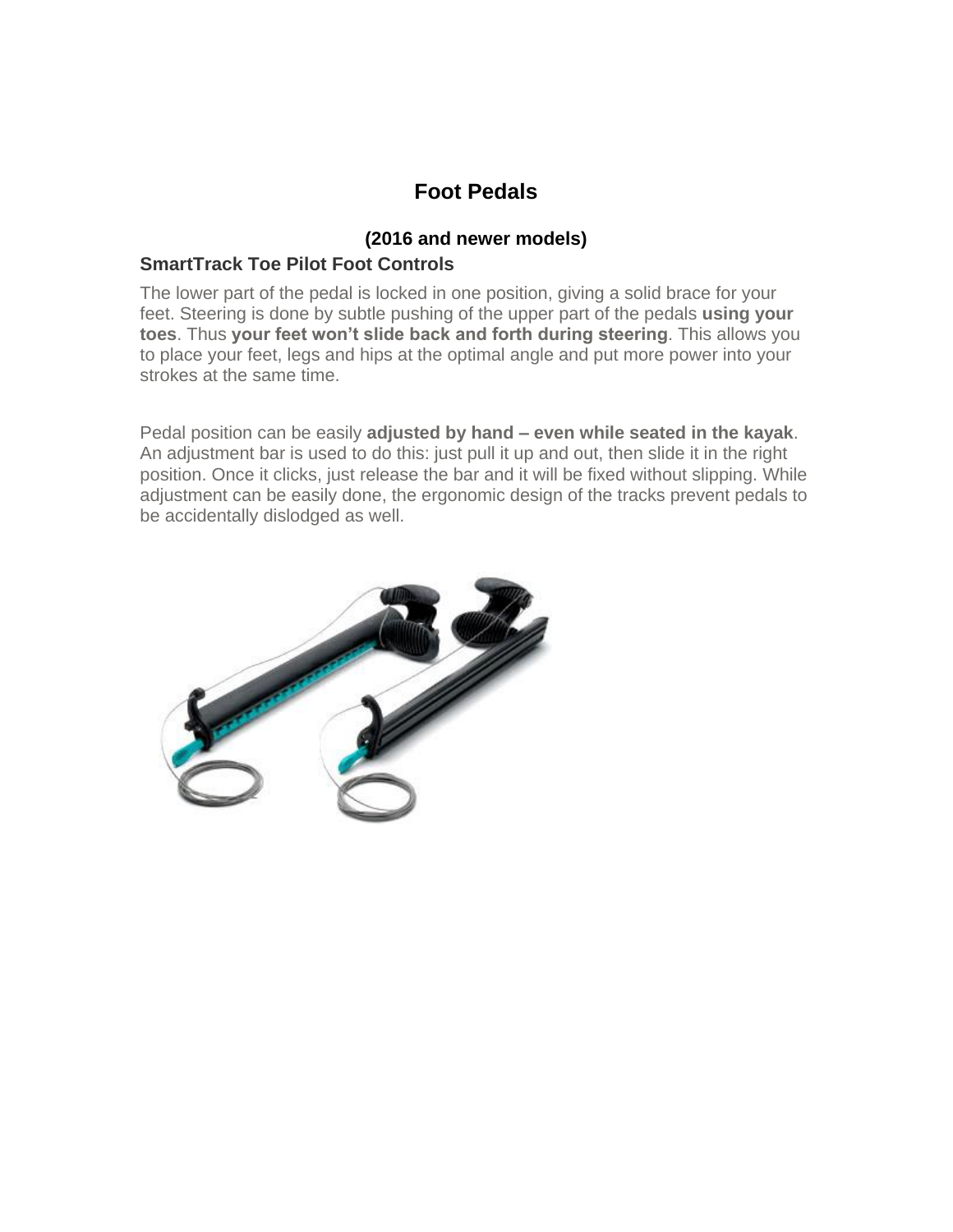#### **(2015 and older Models)**

Seadog Foot Pedals are standard on most Seaward Kayaks. To adjust these foot pedals turn the red plastic "flag" to the open position.

The foot pedal will now slide freely on the track (note that the flag itself and the red connecting rod do not slide, only the foot pedal). When the foot pedal is in a comfortable position, turn the flag back to the closed position. You can adjust the angle of the footpedal by either loosening or tightening the webbing strap buckle behind the seat pillars.

**You can fine tune the angle of the footpedal** by either loosening or tightening the webbing strap buckle behind the seat pillars.



For the best blend of comfort and performance, the balls of the feet should be on the foot pedal and the thighs should be firmly, but not uncomfortably, secure under the thigh braces. For most paddlers, the feet will be in a heels-together, toes-out position (slightly bowlegged). Most novice paddlers will adjust their foot pedals too far away so that they have to reach out and lose contact with the thigh braces to activate the foot pedals (on boats with rudders). As a paddler's skill

progresses, it is often the case that the paddler will move their pedals closer to get more firm contact with the thigh braces and a more "locked in" feeling.

For maximum comfort during a long paddle, be sure to move your feet off of the foot pedals and stretch from time to time (when it is safe to do so).

Sliding foot pegs are available as an alternative for paddlers or rental companies who frequently re-adjust foot peg lengths. To adjust, pull the nylon straps at the sides of the cockpit until the pedal is a comfortable distance. You should be able to slide the pedal forward by extending your leg from the knee. With the leg relaxed, you should be able to contact the thigh brace areas.

Seaward's pivoting and padded backrest provides support for the lower back and can be moved forward or backward by installing it into pre-drilled holes on the side flaps of the cockpit to ensure comfort and fit. An adjusting strap through the rear of the backrest controls the angle of the seatback and locks the backrest at the optimum angle for maximum comfort.



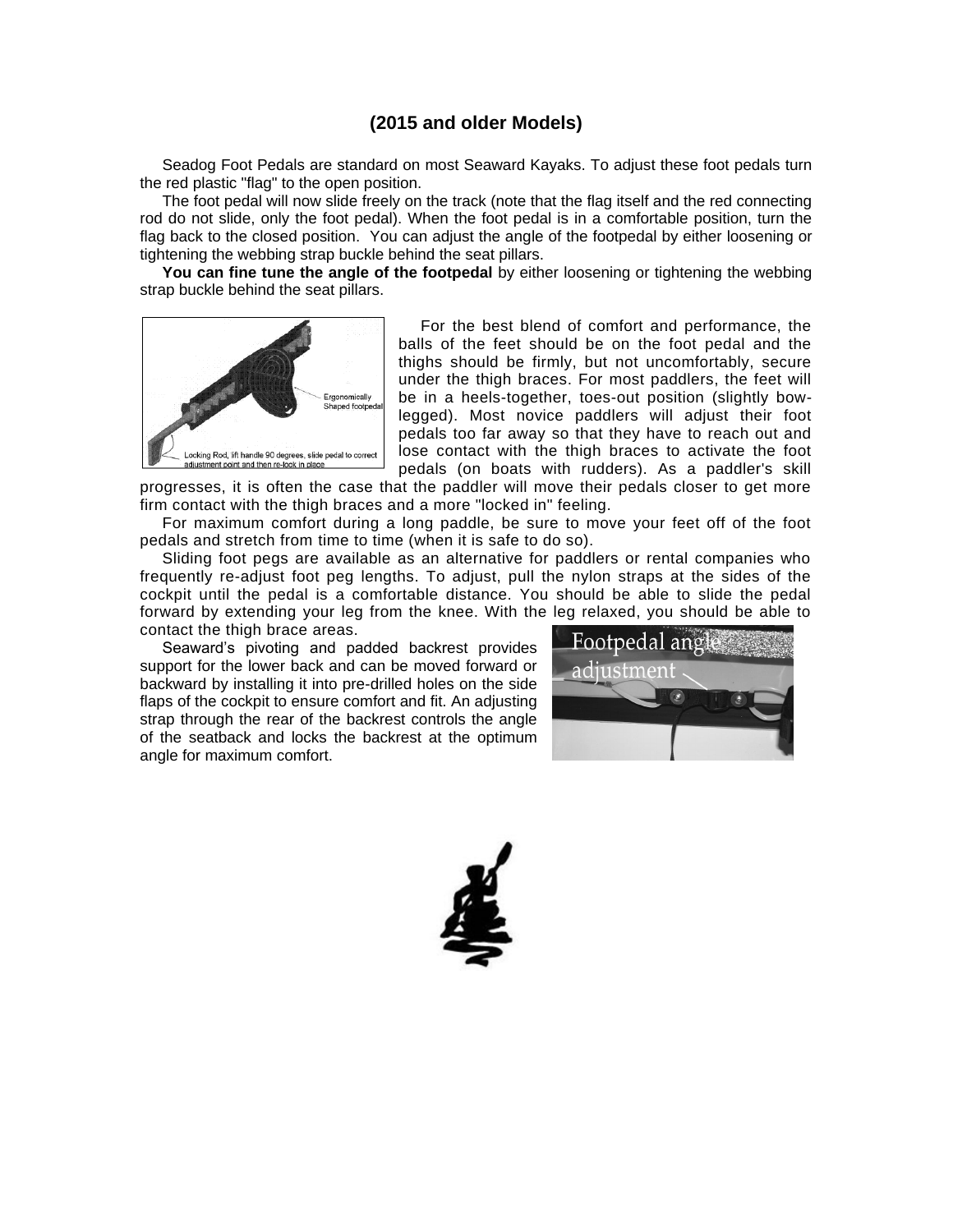### **Fitting Your Kayak for Comfort and Performance**

#### **Seating Comfort**

The anatomically molded and padded seat has an adjustable backrest. A large screw knob on the rear of the backrest will raise and lower the seat back. There are also webbing straps which can be tightened or loosened and these adjust the forward and backward angle of the seat back.



#### **Cleaning**

Regularly rinse the entire kayak with fresh water, especially after use in salt water. Pay particular attention to the backrest, foot pedals, rudder, neoprene hatch covers and deck lines. Rinse any sand and debris out of the cockpit and hatches with fresh water, and dry hatches thoroughly with a soft cloth before replacing hatch covers.

The exterior of the kayak can be washed with a mild detergent to help it perform better and last longer. A spray UV protectant such as 303 Aerospace Protectant can help prevent fading and damage to the kayak.

#### **Preventive Maintenance**

Check nylon adjusting straps, shock cord, ropes, cables and keel guard for wear. Replace if necessary.

Check bulkheads for air tightness using the neoprene hatch cover. Lift a corner of the hatch cover while pushing down in the centre. Replace the corner, creating a seal. The air should stay trapped. If it does not, you may have a leak. Reseal bulkheads with silicone or have the kayak professionally repaired.

Seaward recommends that owners keep their kayaks looking pristine. If you use 303 Aerospace Protectant it has the advantage of having U.V. protection built in.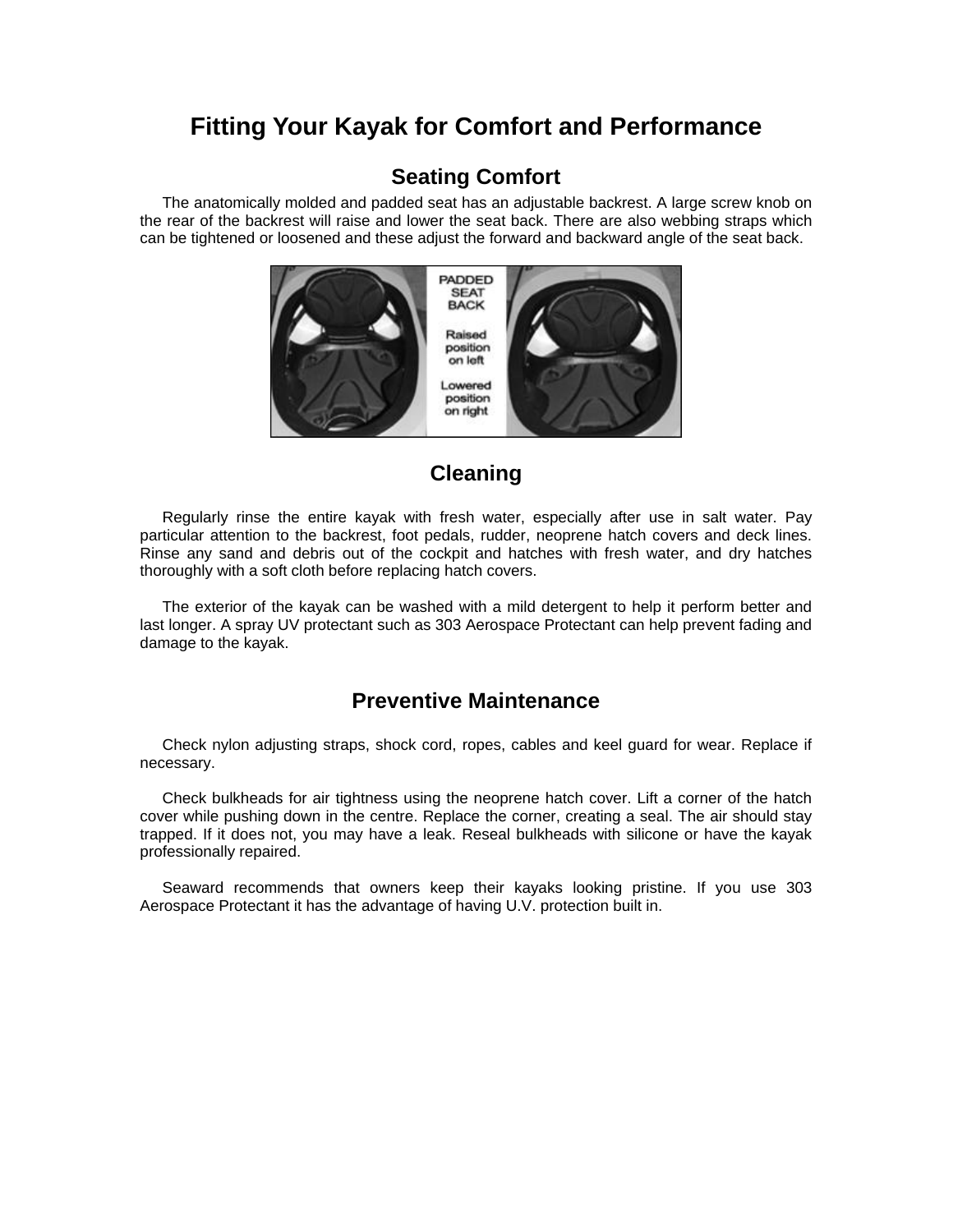#### **Kayak Care**

#### **Transporting and Security**

Always secure your kayak properly whether you are storing, transporting or locking it up. When transporting your kayak, it should always be empty with the rudder (if applicable) in the locked position. Use a solid, specialized roof rack system with kayak cradles. Kayak cradles distribute pressure evenly when loaded on a kayak rack.

Cam buckle straps and bow and stern lines provide the safest, most secure transport of your kayak. Always place straps as close as possible to the bulkheads, the strongest area of a boat. Cinch the straps snugly without over-tightening. Over-tightening can put undue stress on your boat's hull, and can cause damage to the finish on a fiberglass/composite kayak. It can also cause warping of the hull on a thermoform boat. Run bow and stern safety lines as a secondary safety measure.

To lock your kayak to a roof rack, run a cable through the cockpit coaming's side flaps (beside the seat bottom), the U-bolt, or security bar. Fasten the cable to the roof rack.

It's a good idea to stop and check your load occasionally as you travel.

#### **Storage**

#### **To prevent rain and soil from entering the cockpit, always use your cockpit cover when storing or transporting your kayak.**

Protect your kayaks from exposure to the sun and UV damage. A kayak stored in very cold conditions may become fragile to impact until it warms up.

When storing the kayak, remove any neoprene hatch covers to prevent the elastic from wearing out and to allow airflow in the compartments. Additionally, the cockpit cover should be removed periodically and any moisture in the cockpit area sponged out (in humid climates, ambient humidity can condense and pool in the cockpit area when covered).

Kayaks should be raised off the ground to help prevent damage due to moisture. To suspend a kayak we recommend using a cradle of 2" or wider nylon strapping around the bulkhead area. Never hang a kayak from the bow or stern. Your local Seaward Kayak dealer can advise you on the many storage options available.

#### **Cockpit Cover**

#### **All Seaward Fiberglass Kayaks are shipped complete with a waterproof cockpit cover**

When your kayak is not in use the cockpit should be covered at all times to keep out leaves,